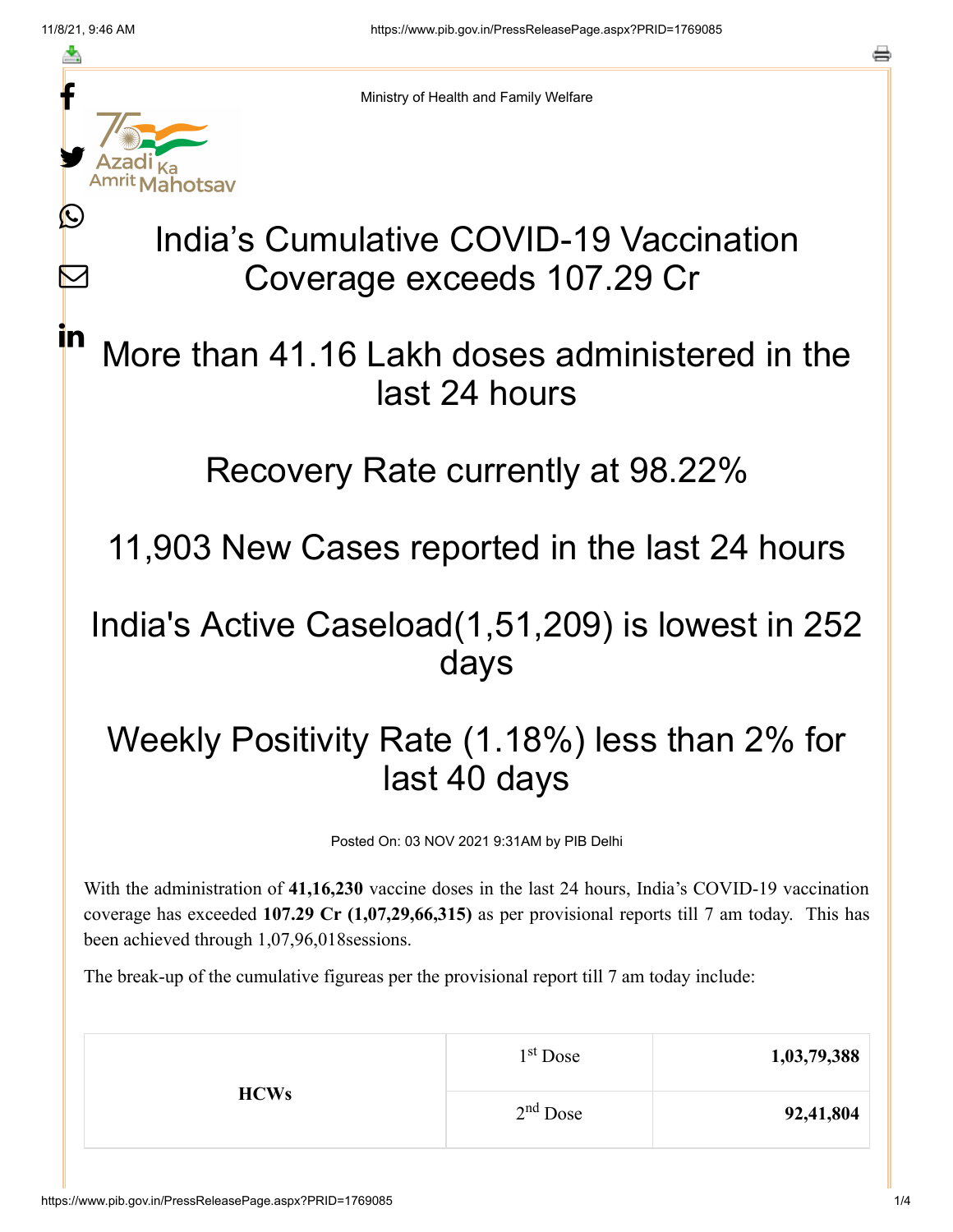| f                           |                       | 1 <sup>st</sup> Dose | 1,83,72,027     |
|-----------------------------|-----------------------|----------------------|-----------------|
|                             | <b>FLWs</b>           | $2nd$ Dose           | 1,59,78,102     |
|                             |                       | $1st$ Dose           | 42, 16, 99, 772 |
| Ŀ                           | Age Group 18-44 years | $2nd$ Dose           | 14,63,65,144    |
| Ñ                           |                       | $1st$ Dose           | 17,56,56,368    |
| in<br>Age Group 45-59 years | $2nd$ Dose            | 9,76,99,540          |                 |
|                             | $1st$ Dose            | 11,02,04,447         |                 |
|                             | Over 60 years         | $2nd$ Dose           | 6,73,69,723     |
|                             | <b>Total</b>          |                      | 1,07,29,66,315  |

The recovery of **14,159** patients in the last 24 hours has increased the cumulative tally of recovered patients (since the beginning of the pandemic) to **3,36,97,740.**

Consequently, India's recovery rate stands at **98.22%**.



Sustained and collaborative efforts by the Centre and the States/UTs continue the trend of less than 50,000 Daily New Cases that is being reported for 129 consecutive days now.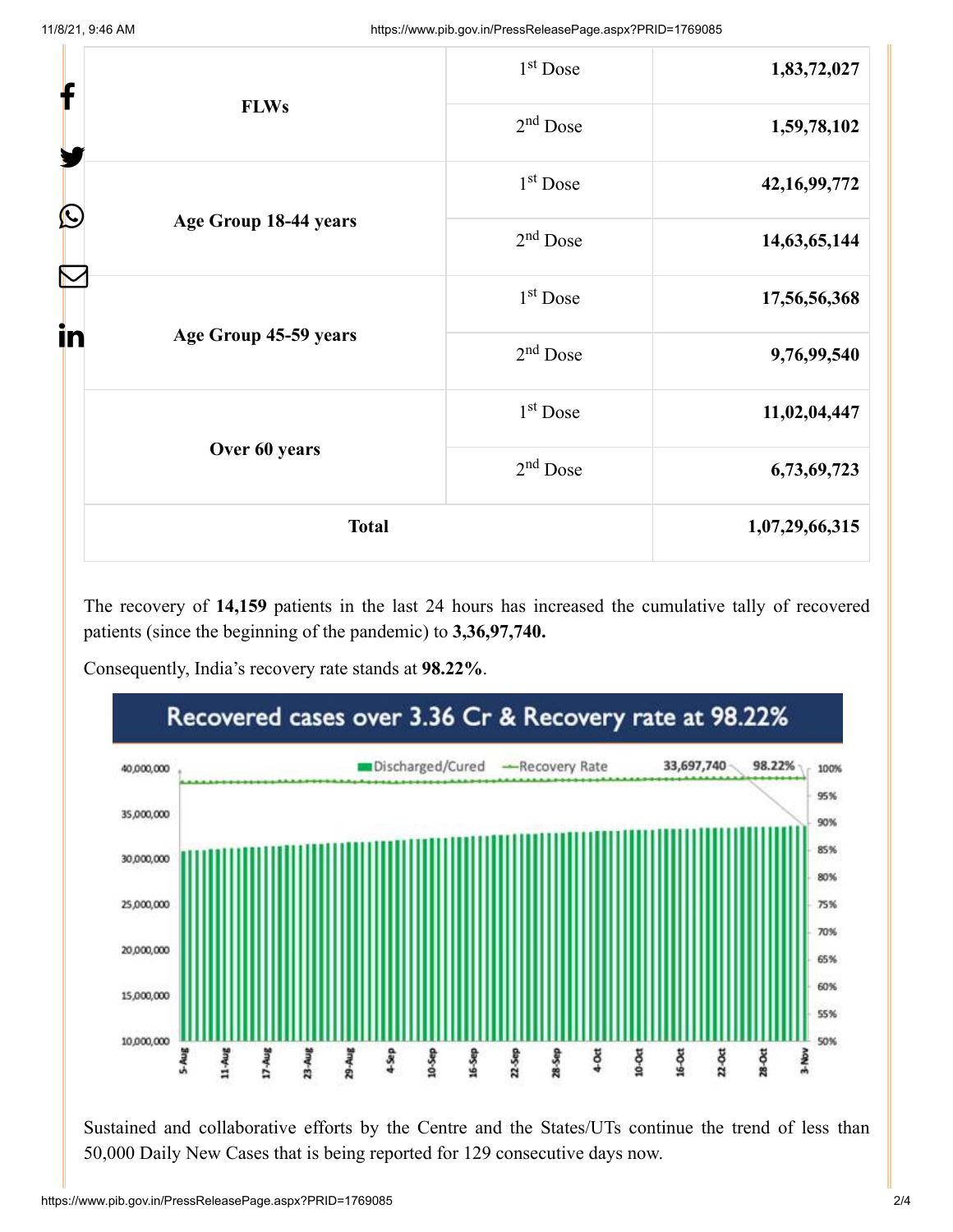**11,903 new cases** were reported in the last 24 hours.



The Active Caseload is presently at **1,51,209 is lowest in 252 days.**Active cases presently constitute **0.44%** of the country's total Positive Cases, which **is lowest since March 2020.**



The testing capacity across the country continues to be expanded. The last 24 hours saw a total of

10,68,514tests being conducted. India has so far conducted over**61.12 Cr (61,12,78,853**) cumulative tests.

While testing capacity has been enhanced across the country, **Weekly Positivity Rate at 1.18% remains less than 2% for the last 40 days now.** The **Daily Positivity rate reported to be1.11%.** The daily Positivity rate has remained below2% for last 30 days and below 3% for 65 consecutive days now.